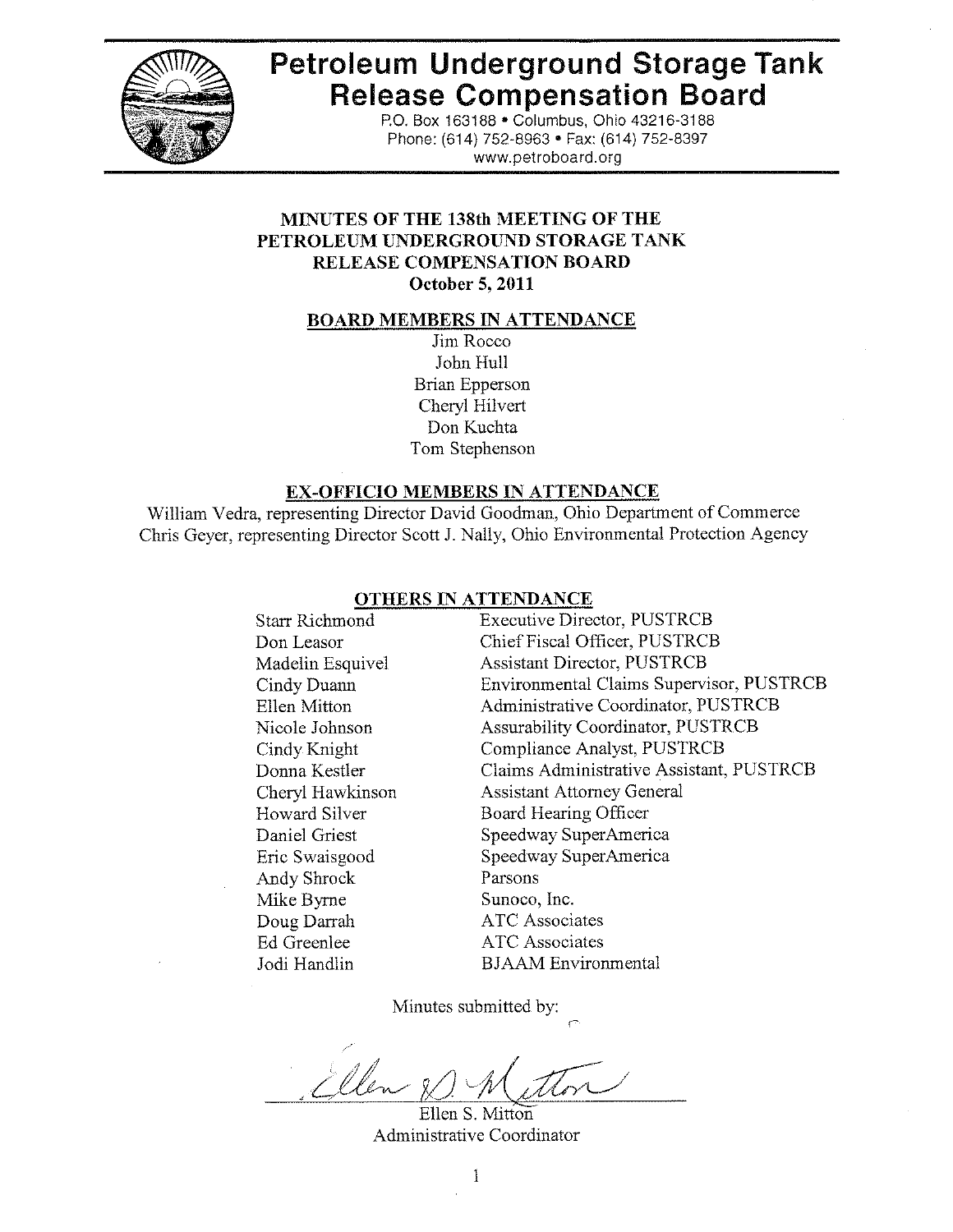## **Call To Order:**

Chairman Rocco convened the one hundred thirty-eighth meeting of the Petroleum Underground Storage Tank Release Compensation Board on Wednesday, October 5, 2011. The following members were in attendance: Jim Rocco; John Hull; Cheryl Hilvert; Mayor Don Kuchta; Brian Epperson; Tom Stephenson; Bill Vedra representing Director David Goodman, Ohio Department of Commerce; and, Christopher Geyer, representing Director Scott J. Nally, Ohio Environmental Protection Agency.

Chairman Rocco welcomed Bill Vedra, Bureau Chief, Bureau of Underground Storage Tank Regulations (BUSTR).

Chairman Rocco asked if there were any comments, questions, or discussion regarding the minutes from the June board meeting and there were none. Mr. Hull moved to approve the minutes. Mr. Geyer seconded the motion. A vote was taken and all members voted in the affirmative. The motion carried.

## *Election of Officers and Committee Member Appointments*

Chairman Rocco entertained motions from the floor for nominations of officers for the upcoming year. Mayor Kuchta moved to re-elect both Chairman Rocco and Vice Chairman Hull in their respective offices and to close the nominations. Ms. Hilvert seconded. A vote was taken and all members were in favor.

## *Rules Committee*

Chairman Rocco asked for Board members to volunteer to participate on the Rules Committee for the next year. Brian Epperson, Mayor Don Kuchta, and Chris Geyer volunteered to remain on the committee. Chairman Rocco and Vice Chairman Hull will work on the committee in an ad hoc capacity.

## *Finance Committee*

Chairman Rocco stated that the Finance Committee consists of the Chairman, the Vice Chairman and one other Board member. Chairman Rocco asked Tom Stephenson to remain on the Finance Committee and he agreed. The Finance Committee members are Chairman Rocco, Vice Chairman Hull, and Mr. Stephenson.

## *2012 Meeting Dates*

Chairman Rocco set the following 2012 meeting dates: January 11, February 15 (tentative), March 21, June 13, September 19, and November 28. All meetings begin at 10:00 a.m.

## **BUSTR Report:**

Chairman Rocco called upon Bill Vedra, Bureau Chief, to present the BUSTR report.

Mr. Vedra said rule OAC 1301:7-9-19 regarding UST tank operators training became effective on September 1, 2011. He stated BUSTR continues to move forward with creating a pool of both pre- and post-examination test questions that are required for all training classes. He said BUSTR representatives also met with training providers on August 30, 2011, to review goals, objectives, and course material to be used to train Class A, Class B and Class C operators. He said they also discussed certified UST installer training.

Mr. Vedra noted that BUSTR continues to meet with a stakeholder group to review its administrative rules as required by the five-year rule review process, while concurrently drafting new rules to conform to the requirements of the Energy Policy Act of 2005. Mr. Vedra said there are eighteen (18) administrative BUSTR rules that are subject to the state's five-year rule review requirements and of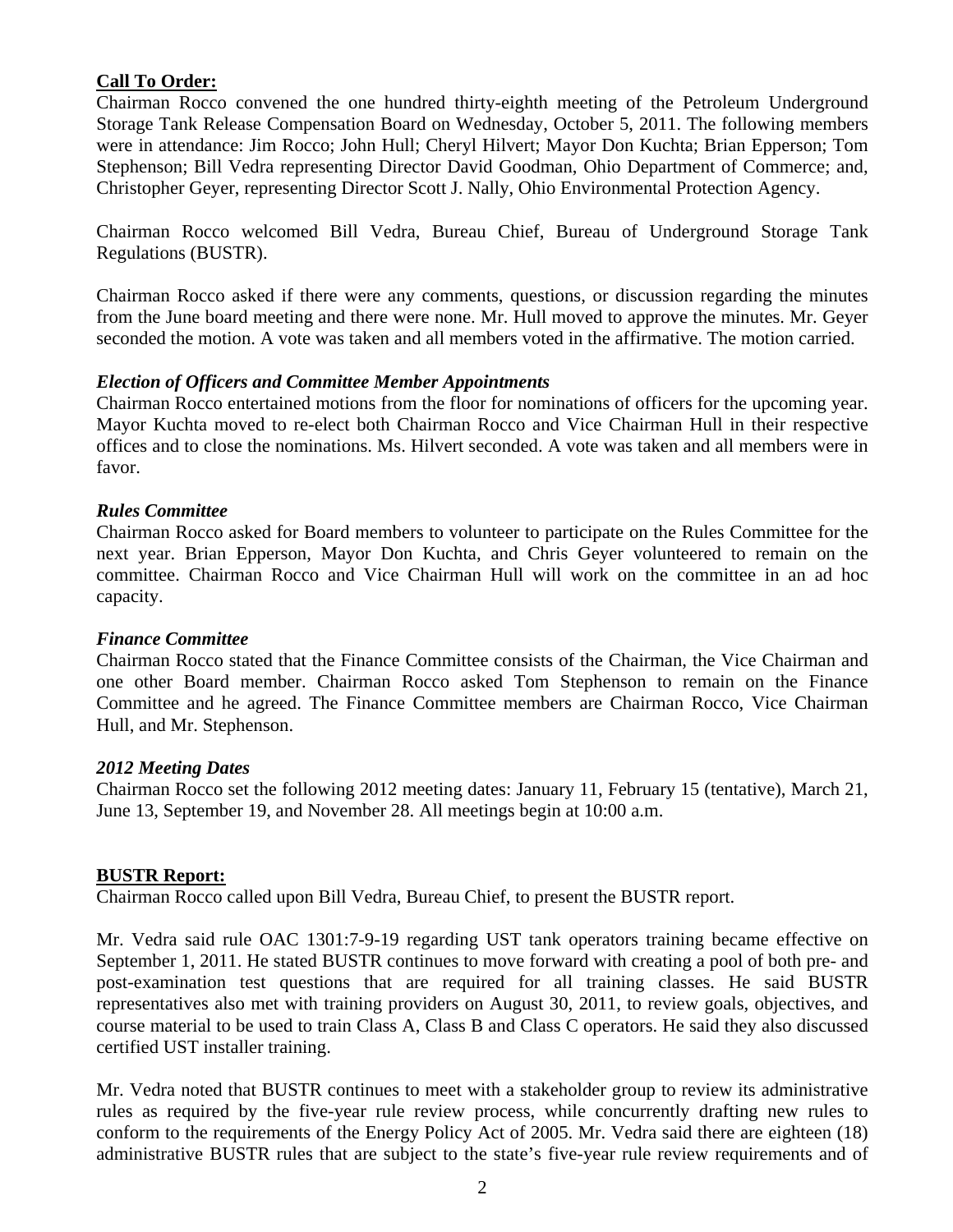those 18, four rules have been adopted, six rules drafted, and eight rules are in the editing process. Mr. Vedra stated BUSTR plans on all revisions being submitted to the Joint Committee on Agency Rule Review (JCARR) by December 1, 2011. He said the next stakeholder group meeting is October 6, 2011 to discuss rules 1301-7-9-10 (Permits), 1301-7-9-11 (Installer Certification), and 1301-7-9-15 (Delegation of Authority).

Mr. Vedra stated there are now two attorneys working in-house at BUSTR. He said the Attorney 2 position had been filled by Ms. Ellen Miller to focus on the enforcement side of BUSTR, leaving Ms. Lori Stevens to focus on BUSTR policy and rules.

Mr. Vedra said Jason Anthony and Steve Parsons who were field inspectors filled the two field supervisors' positions on the release prevention side. He said BUSTR had filled one of the two vacated field inspector positions with an individual from code enforcement and is currently waiting on approval to post the other position.

Mr. Vedra said BUSTR continues activities under the American Recovery and Reinvestment Act of 2009 (ARRA). He said a no-cost grant extension until December 31, 2011 had been granted and that activity is proposed to continue at six sites to utilize the remaining grant money.

Mr. Vedra said BUSTR also continues working on the OTTER database upgrade project, which began on August 22, 2011, and currently is on target to meet the June 30, 2012 completion date.

Mr. Vedra noted the UST operation compliance site inspections are ongoing and at this time BUSTR is 36.8% ahead of projections. He said the current grant cycle ends August 8, 2013.

Mr. Vedra stated 22,241 USTs are currently registered with BUSTR and noted the number continues to gradually decrease. He said at this time there are 3,899 owners of registered facilities.

Mr. Vedra said there had been 26,375 no further actions (NFAs) related to clean-ups issued within the BUSTR program.

Mr. Vedra said BUSTR is working with the Ohio Environmental Protection Agency (OEPA) to address coordination issues that occur when BUSTR Class C sites are located within an OEPA VAP site. He said proposed changes in the statute would allow BUSTR to accept work conducted under a VAP and issue an NFA thus allowing one agency to handle those Class C sites that are contained within a VAP site.

## **Financial Report:**

Chairman Rocco called upon Don Leasor, Chief Fiscal Officer, to present the financial reports.

#### *May, June, July and August Financials*

Mr. Leasor stated the May, June, July, and August financials were emailed to each member. He asked if there were any questions or concerns regarding these reports. Hearing none, Mr. Leasor began with the August financials.

He said the current unobligated balance is approximately \$6.9 million. Mr. Leasor said there is currently just under \$7.7 million in the obligated account that is set aside for fiscal year 2012 claim settlement payments.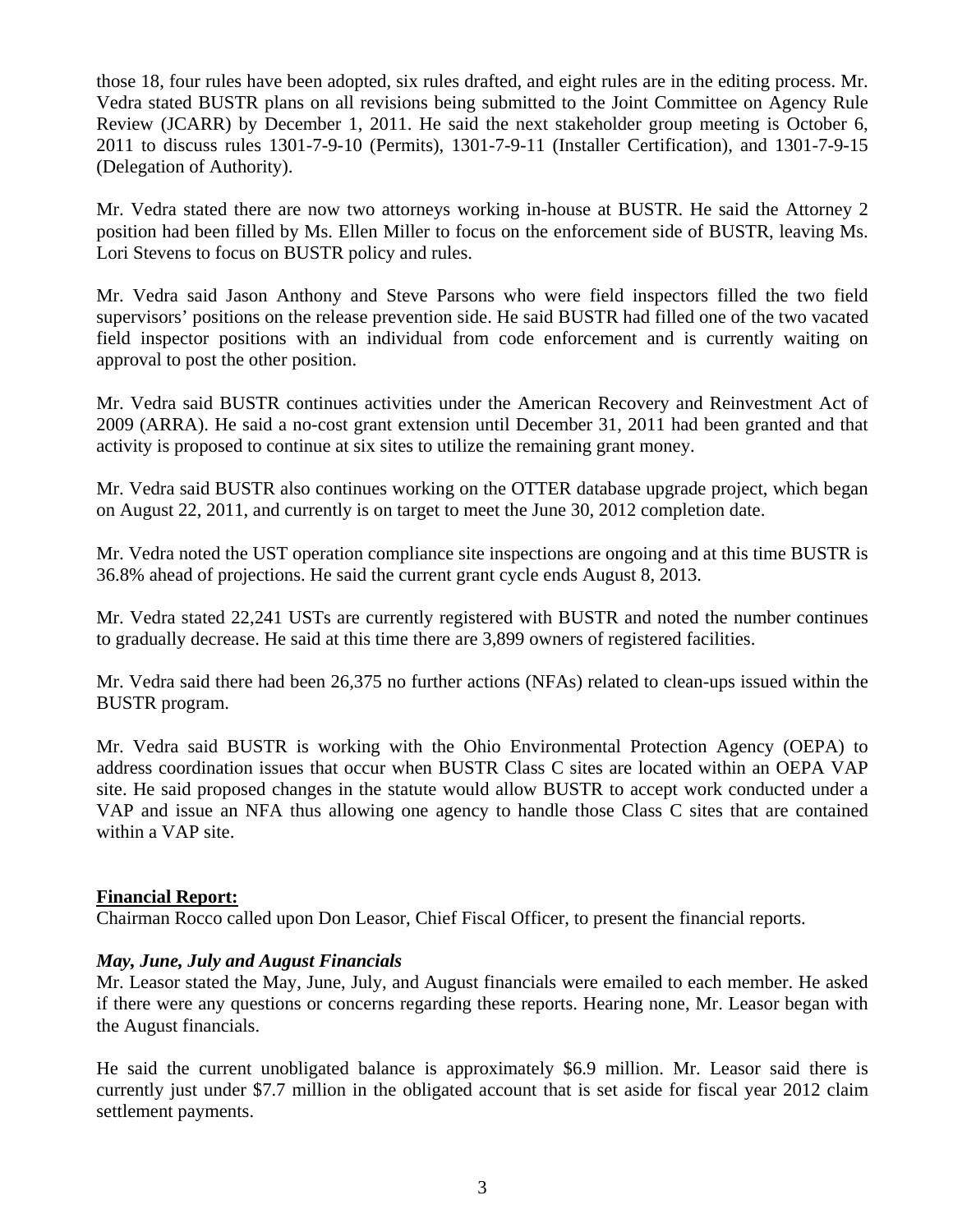Mr. Leasor said the claims expense for August was approximately \$404,000; and, as of October 5, the claims expense this fiscal year is a little over \$1.3 million.

Mr. Leasor said the operating expense for August totaled just under \$160,000. He said the legal and professional line item is at approximately 21% of the amount budgeted and includes the 2011 fiscal year fourth quarter costs for the services of the Assistant Attorney General, which were paid in July. Mr. Leasor said this also includes fees assessed by the Attorney General's Collections Enforcement section as collection costs and special counsel fees.

Mr. Leasor said the postage line item is at approximately 58% of the amount budgeted and includes postage costs for the annual fee statement mailing and the spring 2011 newsletter. He said as of August 31, the unemployment compensation line item was 26.9% of the amount budgeted due to charges assessed by the Ohio Department of Job & Family Services for May and June of fiscal year 2011 being paid in July.

Mr. Leasor noted all other expenses are on target for this time in the fiscal year.

## *Fee Statement Statistics*

Mr. Leasor said for the 2011 program year, there had been a little over \$13.7 million collected in current year fees to date, and just under \$251,000 collected in prior year fees, which represents 96.4% of the \$14.25 million budgeted for fee revenue for fiscal year 2012. He said 3,257 owners had paid fees for 20,531 tanks. Mr. Leasor explained that 72% of the fees were paid at the standard deductible and 28% were paid at the reduced deductible.

Chairman Rocco stated that in next year's collection cycle he would be interested in a comparison of the fees invoiced versus the fees collected.

In response to Mr. Geyer's question, Mr. Leasor confirmed that since the bonds were retired in August 2010, there is no debt service in fiscal year 2012 and currently there is approximately \$6.9 million in the unobligated account.

Mr. Leasor said the auditors are in the office this week to begin their in-house portion of the audit. He stated the final 2011 fiscal year audited financial statements are required to be filed with the Auditor of State by December 31, 2011. He stated requests for extensions of the December 31 deadline had been made over the past few years; however, the goal is to file the audit by the December deadline. In response to Mr. Hull's question, Ms. Richmond stated the staff worked with an actuary in-house last year. She said that as in previous years, to get comfortable with management's estimate, the auditors would independently hire an actuary to review the estimate prior to releasing the audited financial statements.

## **Claims Report:**

Chairman Rocco called on Ms. Cindy Duann, Environmental Claims Supervisor, to present the claims report.

Ms. Duann said there are a total of 2,796 sites that have submitted claims to the Board. She said BUSTR had issued No Further Action (NFA) letters to approximately 71% or 1,980 of these sites. She said the average payout per closed site is approximately \$68,000. Ms. Duann said the remaining 816 sites continue with corrective actions and claim submissions.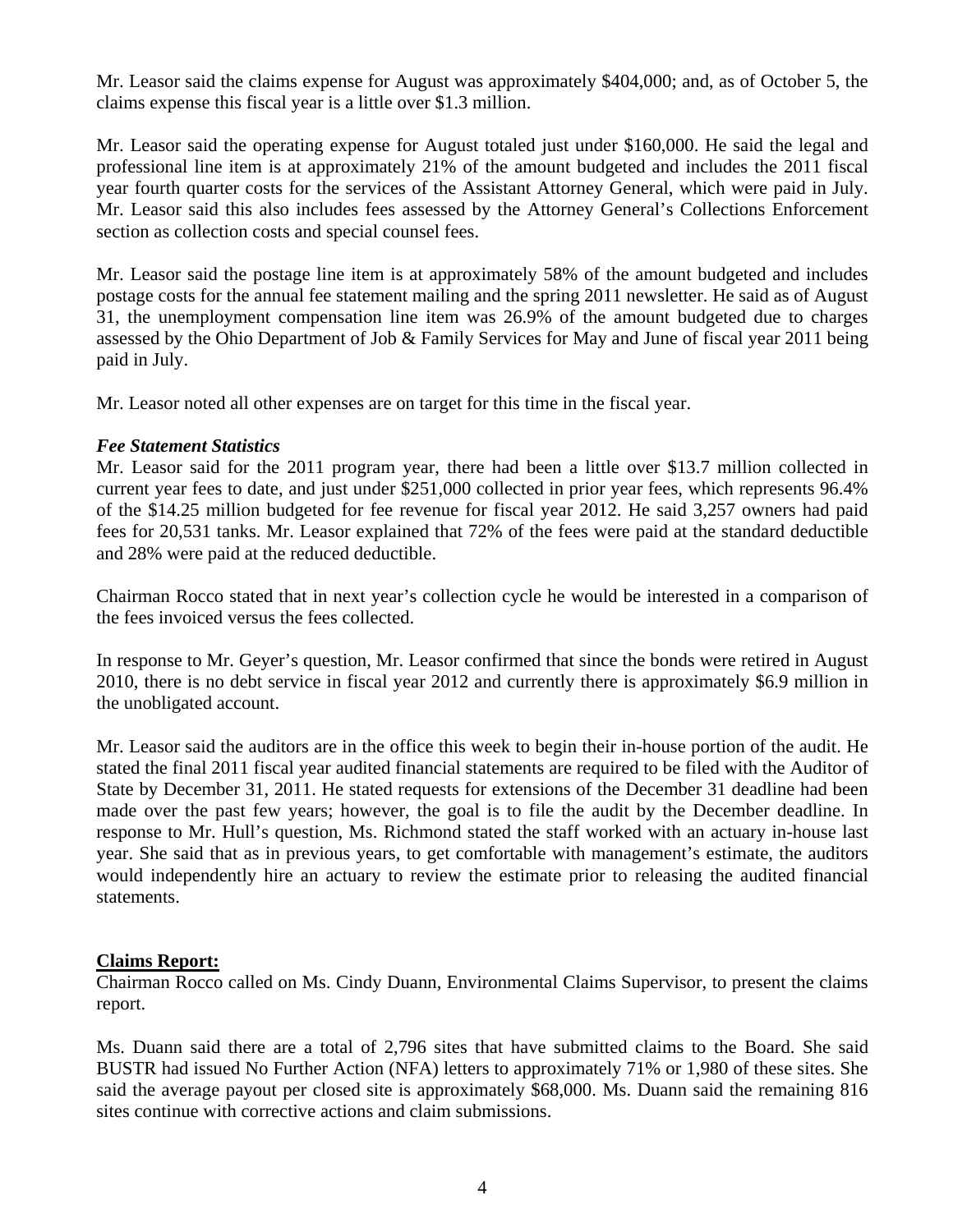Ms. Duann said the current total maximum liability of in-house open claims is approximately \$27.6 million. Ms. Duann said using the historical claim payout ratio of 70% the actual anticipated claim liability of unpaid in-house claims is about \$19.3 million.

Ms. Duann said there are currently 1,724 open claims pending review in-house. She said excluding the claim packages received from two major oil companies, the average time to settle a claim is approximately 340 days.

Ms. Duann said there are currently 26 claims under appeal. She stated a number of these appealed claims are in settlement negotiations or are scheduled for a hearing.

She said that during the 2010 program year, the Board had received 808 claim packages and 757 claims had been settled or closed. Ms. Duann said the total claim settlement payout for program year 2010 was slightly above \$7 million and the average claim payout was 70% of the net value.

Ms. Duann said that for the first three months of this program year, the Board received 203 claim packages, averaging 68 claim packages a month. She said the staff settled or closed 189 claims, averaging 63 claim packages per month, which is fairly consistent with the claim statistics of the last two years. Ms. Duann said the average payout for the first three months increased to \$12,617 per claim due to settling a few high dollar claims.

Ms. Duann stated that during the 2010 program year only 38 eligibility applications were received, which is an unusually low number. She said that during the 2010 program year there had been a total of 66 determinations made with a 73% approval rate.

Ms. Duann said the Board received 14 eligibility applications for the first three months of this program year and 11 eligibility determinations were issued. She said the number of eligibility applications received thus far in the program year is slightly higher than the last program year, but still lower than the prior years. She said currently there are nine open eligibility applications pending review, and typically these applications are reviewed within 30 days of receipt.

Ms. Duann said cost pre-approvals are being reviewed within 45-60 days of receipt. She said that during program year 2010 a total of 181 requests for cost pre-approval were received and 214 notifications were issued.

She said that during July, August, and September, the Board received 49 requests for cost pre-approval and 54 pre-approval notifications were issued.

Ms. Duann said that during program years 2006 to 2010, the number of new RAPs received each year had remained under 30. She said if the RAP implementation goes beyond one year, annual RAP cost pre-approval is required. She said it is interesting to note, the number of these annual RAP cost preapproval requests had decreased significantly from the earlier years; i.e., 2003, 2004 and 2005, and have remained at approximately 25 requests each year.

## **Old Business:**

## *Office Lease*

Chairman Rocco said that before the expiration of the old lease on June 30, 2011, he and Ms. Richmond looked at available office space in several downtown buildings. He said the cost per square foot at most of these alternative spaces exceeded the rate for the existing office space. He said one building on Gay Street had space available that was slightly less in cost per square foot. Chairman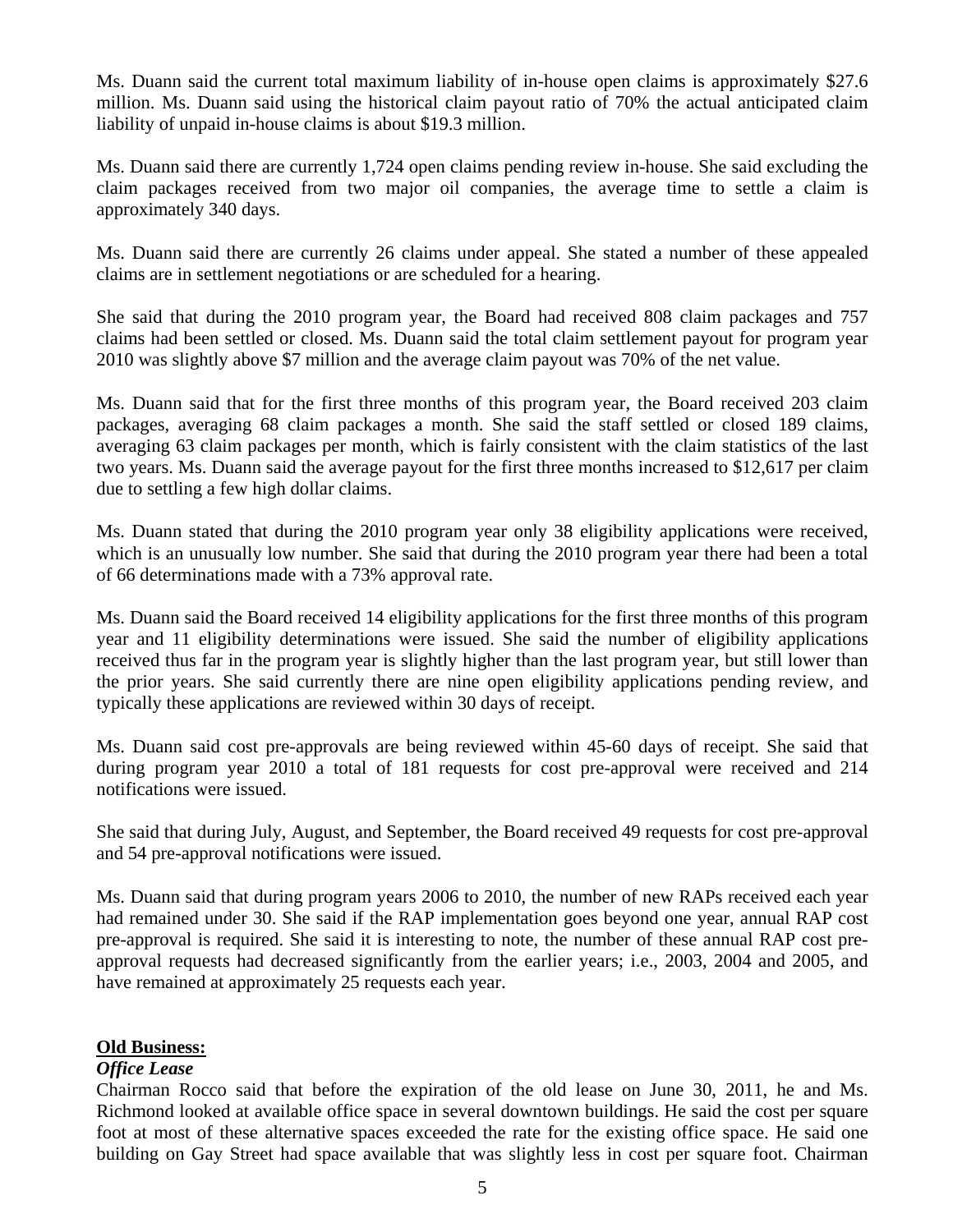Rocco said that the space on Gay Street needed build out work and the owner of the Gay Street space would amortize the cost of this build out work. Chairman Rocco said the Gay Street landlord stated that he would not charge the Board for the build out costs up front; but the Board would be required to pay the unamortized costs, which would be a large lump sum, if it did not renew the lease. He stated that based on this and other considerations the finance committee choose to negotiate a new lease for the current office space.

Chairman Rocco said he had signed the lease on behalf of the Board, but the landlord recently requested to add a relocation clause to the lease giving the landlord the right to relocate the Board's office space to a comparable space within the LeVeque building. He stated that Ms. Hawkinson, Assistant Attorney General, is drafting language to incorporate a 90-day notice requirement in the relocation clause. He asked Ms. Richmond if she had anything to add to the conversation.

Ms. Richmond stated the terms of the new lease include a cost of \$12.17 per square foot, which is \$0.50 per square foot higher than the old lease. She said after some negotiation, the Board was offered a 2-year lease with two 2-year renewal options. She said that at the end of the first 2-year lease, the increase in cost for each renewal option would be negotiated at the time the Board exercised this option. However, the increase was capped at \$1 per square foot for the first two-year renewal period and at \$0.50 per square foot for the second renewal period. She said that negotiating a cap on the rate increases for each renewal period had been a sticking point with the landlord.

## **New Business**

## *Appeal Hearing*

Chairman Rocco called upon Mr. Howard Silver, the Board's Hearing Officer, to present the Report and Recommendation regarding the appeal of a settlement determination issued to FirstEnergy Corporation.

## **Claim #7914-0008/08/07/05-A, W. H. Sammis Generating Station, Stratton, OH 43961**

Mr. Silver said FirstEnergy Generation Corporation is the owner of the property located on Route 7 in Stratton, Ohio, and possessed a valid Certification of Coverage at the time of the release.

He said that on August 8, 2005, an accidental release of petroleum was suspected at the W.H. Sammis Generating Station on State Route 7 in Stratton, Ohio, located in Jefferson County, Ohio.

Mr. Silver said the original deadline for the Tier 1 Investigation Report for the release site was August 8, 2006. He said that on July 12, 2006, a request for an extension of 90 days for the submittal of the Tier 1 Investigation Report was filed with BUSTR. Mr. Silver stated this request was approved by BUSTR on July 14, 2006, which moved the deadline for the Tier 1 Investigation Report to November 8, 2006.

Mr. Silver said that on October 27, 2006, a request for a 120-day extension of the deadline for the submittal of the Tier 1 Investigation Report was submitted to BUSTR. He said this request was approved on November 29, 2006, and the November 8, 2006, deadline was extended to March 8, 2007.

Mr. Silver stated that on March 7, 2007, a Tier 1 Investigation Report was submitted to BUSTR and this Tier 1 Investigation Report was approved by BUSTR on March 14, 2007 and stated that the requirements of O.A.C. section 130l:7-9-13(I) had been completed. He said that two weeks after the March 14, 2007, approval of the Tier 1 Investigation Report, free product was found in monitoring well #15 at the release site and was reported to BUSTR.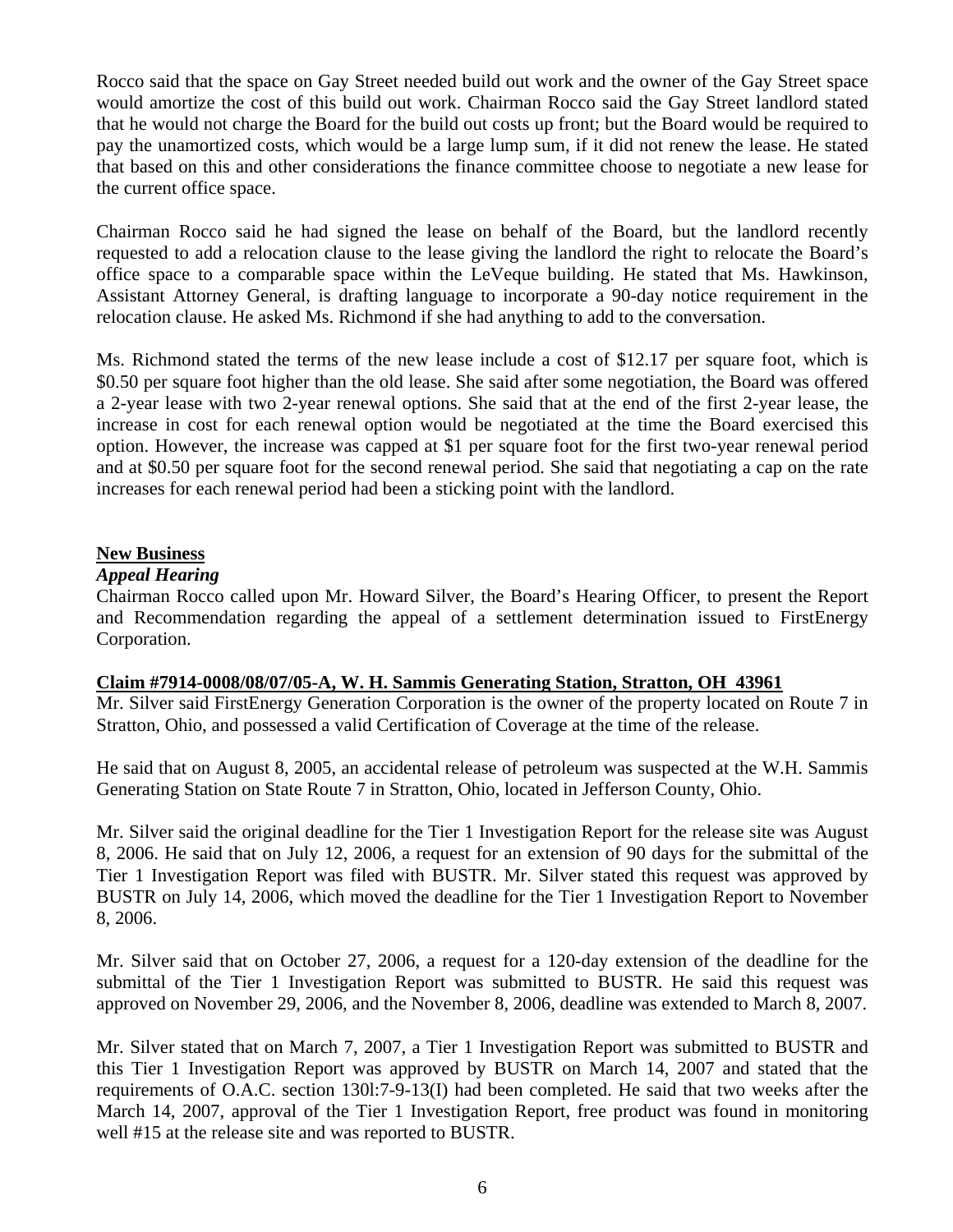Mr. Silver said that on May 30, 2007, BUSTR ordered additional delineation activities at the release site. He said BUSTR required the additional delineation activities to be completed by September 30, 2007.

Mr. Silver said that on September 24, 2007, FirstEnergy Generation Corporation filed with BUSTR a Tier 1 Investigation Report Addendum. He said that on September 26, 2007, BUSTR approved the addendum and the Tier 1 requirements of O.A.C. section 130l:7-9-13(I) had been completed.

Mr. Silver said that on September 26, 2008, the Director of the Petroleum UST Financial Assurance Fund received a claim for reimbursement from FirstEnergy Generation Corporation for Tier 1 delineation activities that occurred prior to March 8, 2007, including activities carried out in the preparation and submittal of the original Tier 1 Investigation Report on March 7, 2007, and costs associated with the addendum.

Mr. Silver said that on November 13, 2009, the Executive Director of the Petroleum UST Release Compensation Board ("PUSTRCB") issued a claim settlement determination letter to FirstEnergy that disallowed \$44,117.75 of claimed corrective action costs associated with Tier 1 delineation activities that occurred prior to March 8, 2007, and were required to be submitted for reimbursement by March 8, 2008.

He said that on December 1, 2009, FirstEnergy Generation Corporation filed with PUSTRCB an objection to the determination. Mr. Silver said BUSTR's March 14, 2007, approval of the March 7, 2007, Tier 1 Investigation Report was not retracted. He said additional information provided in response to BUSTR's May 30, 2007, letter was attached to the Tier 1 Investigation Report as an addendum. He said no request for an extension of the March 8, 2007, deadline was filed on or before March 8, 2007.

Mr. Silver stated the date upon which the Tier 1 Investigation Report was required to be submitted, March 8, 2007, is the program task completion date from which a claim for reimbursement of corrective action costs must be filed. He said the claim for reimbursement was required to be submitted to PUSTRCB by March 8, 2008.

Mr. Silver said the claim for reimbursement filed by FirstEnergy Generation Corporation for reimbursement of corrective action costs was received by the Fund on September 26, 2008, after the March 8, 2008, deadline imposed by O.A.C. sections 3737-1-12(A) and 3737-1-12(D)(4).

Mr. Silver stated based on the findings of fact and conclusions of law presented in this report, he recommended that the disallowance issued by the Director of \$44,117.75 in corrective actions costs issued on November 13, 2009, for a late filing of the claim for those costs, be affirmed as the actions present valid state action as a matter of fact and law. Mr. Hull moved to accept the hearing officer's recommendation; Mr. Stephenson seconded. A vote was taken and all members voted in the affirmative. The motion carried.

## *Hardship Applications*

Chairman Rocco called upon Ms. Richmond to present the hardship applications. Ms. Richmond stated when hardship status is granted to an owner the review of that owner's claims is accelerated, thereby reducing the owner's financial burden. Hardship status is granted for one year and can be renewed annually by submitting another application accompanied with updated financial information, including a minimum of two years of federal income tax returns. Ms. Richmond said there is not a limitation on the number of times hardship status can be granted.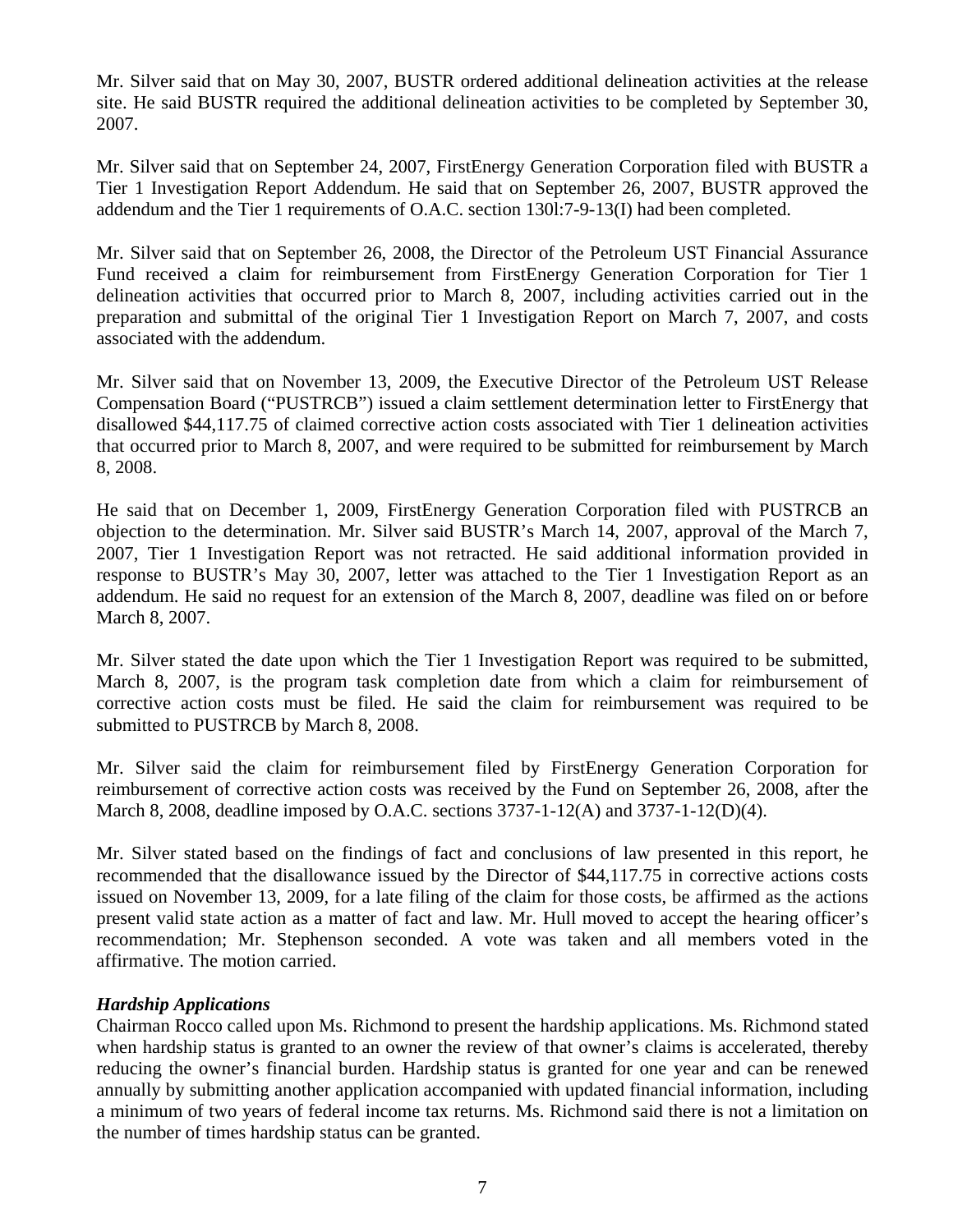Ms. Richmond stated that in addition to reviewing the hardship application, a US Environmental Protection Agency (EPA) financial capacity test is used to evaluate the owner's cash flow and determine if the owner has the ability to carry debt, in which case the owner could finance the costs of corrective actions over time.

# *Claim #10650-0001/07/09/96, Owner – Robert Tishue, dba Former Tishue's Carryout*

Ms. Richmond said Mr. Tishue submitted this application for a 1996 petroleum release that occurred at a facility he previously owned on West Pike Street in Morrow, Ohio. Mr. Tishue has continued to clean up the site. She said this is Mr. Tishue's eighth request for hardship status; one of the seven previous requests had been denied in November 2006 because no claims were pending review at that time. Ms. Richmond said the last request for hardship status was submitted in September 2010 and expired in September 2011. She said to date the Fund had reimbursed Mr. Tishue just over \$83,000. She said there currently are no claims submitted; but a request for cost pre-approval was received on July 13, 2011, for a little over \$21,500.

Ms. Richmond said Mr. Tishue is retired and that he sold the property in April 1999. She said Tishue's Carryout and Oil Company had been dissolved. She stated that based on the financial information submitted with the application, his reported annual expenses exceed his reported income and he is drawing from his savings to make up the difference.

Ms. Richmond stated that based on the U.S. Environmental Protection Agency (EPA) financial capacity test, Mr. Tishue lacked the resources to cover future living expenses and it is highly unlikely he could afford corrective action costs.

Ms. Richmond recommended that the Board approve this application and grant hardship status to Robert Tishue. Mayor Kuchta moved to approve the application. Mr. Epperson seconded and a vote was taken. All members voted in the affirmative. The motion carried.

## *Claim #13755-0001/05/24/91, Owner – Raymond Cooper, dba Cooper Marathon*

Ms. Richmond said Mr. Cooper submitted this application for a release that was discovered in 1990 when the underground storage tanks were removed from 111 East Main Street in Lucas, Ohio. She said this is Mr. Cooper's eighth request for hardship status; he was last granted hardship status in 2010, which expired in September 2011. Ms. Richmond said to date the Fund has reimbursed Mr. Cooper slightly over \$268,000. She said there currently are no claims submitted; but cost pre-approval to implement a monitoring plan was granted in September 2010 for \$8,300.

Ms. Richmond said Mr. Cooper is retired and no longer owns the property. She said the review of the hardship application and the results of the U. S. Environmental Protection Agency (EPA) financial capacity test indicate Mr. Cooper should have the ability to finance corrective action costs of \$8,300.

Ms. Richmond stated, however, in spite of these results, she recommends that the Board approve this application and grant hardship status to Raymond Cooper because Mr. Cooper's only income is from pensions and social security; and, both Mr. Cooper and his wife have significant health-related issues. Mayor Kuchta moved to approve the hardship application. Mr. Hull seconded and a vote was taken. All members voted in the affirmative. The motion carried.

# *Claim #13177-0001/10/29/98, Owner –Kwan Kim , dba Kim's Marathon*

Ms. Richmond said Mr. Kim is the responsible person for a 1998 release that was discovered when the tanks were removed from 875 Summit Street in Columbus. Ms. Richmond said this is the first request for hardship status submitted by Mr. Kim. She said to date the Fund has reimbursed Mr. Kim slightly over \$33,300.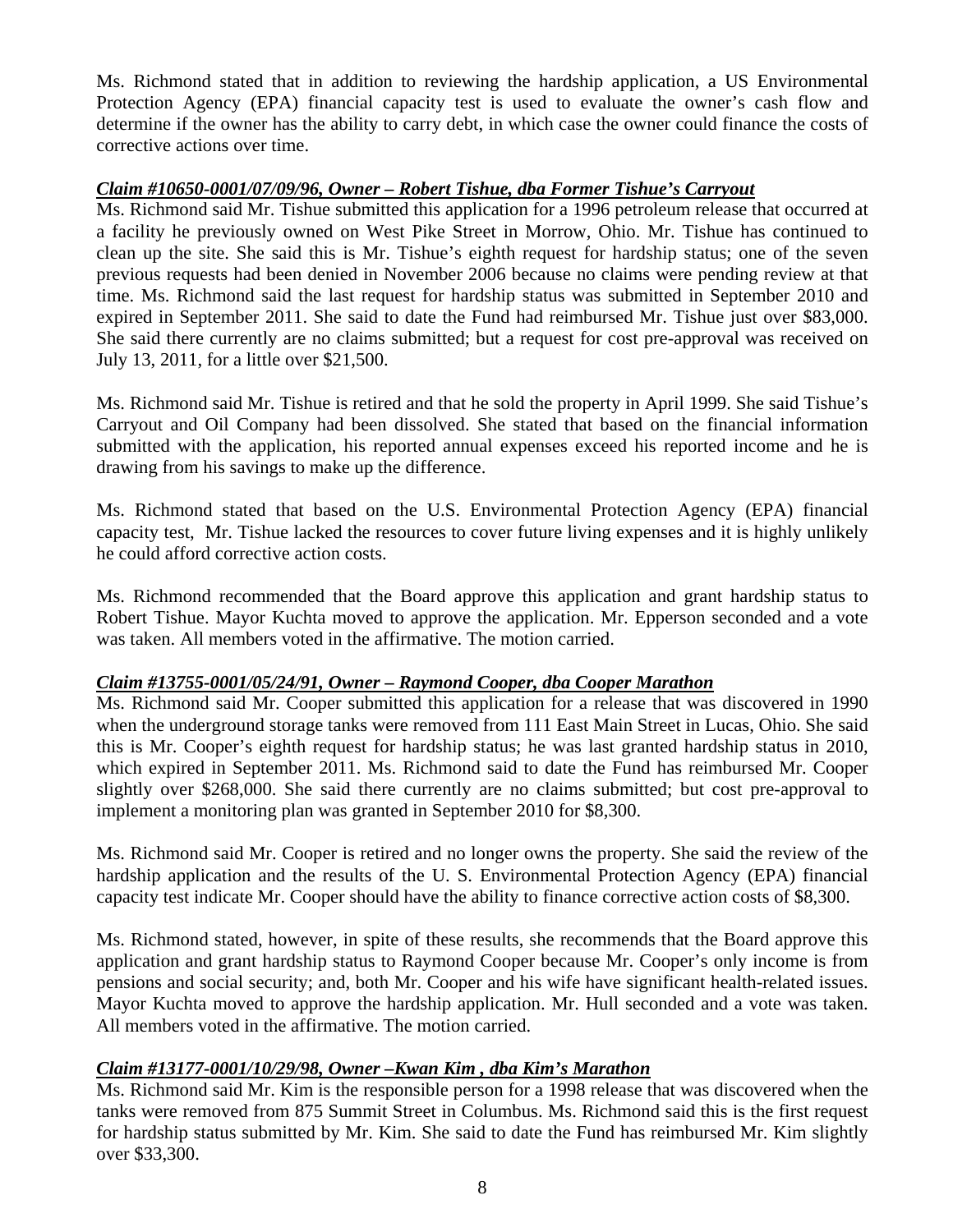Ms. Richmond said Mr. Kim no longer owns the property. She said based on information provided by Mr. Kim in the hardship application, his household gross income slightly exceeds his reported annual household living expenses, debt payments, and existing medical expenses.

Ms. Richmond said the U.S. Environmental Protection Agency (EPA) financial capacity test indicated that Mr. Kim does not have adequate cash flow to self finance corrective action costs and any additional debt would result in his annual expenses exceeding his annual income. She said for these reasons, she is recommending the Board approve the application and grant hardship status to Mr. Kim. Mayor Kuchta moved to approve the hardship application. Mr. Hull seconded and a vote was taken. All members voted in the affirmative. The motion carried.

# *Claim #4808-0001/02/02/90, Owner – Harold Saurers, dba Wooster Ignition Inc.*

Ms. Richmond said Mr. Saurers, the responsible person for a release discovered in February 1990 when an underground storage tank was removed at 1020 ½ Spruce Street in Wooster, is requesting the Board grant hardship status to Wooster Ignition Inc. She said this is the first request for hardship status submitted by Wooster Ignition Inc. To date, two claim packages totaling just over \$39,000 have been received and are pending review.

Ms. Richmond said based on the information provided in the hardship application, the U.S. Environmental Protection Agency (EPA) financial capacity test estimates there is a 70% probability that Wooster Ignition Inc. could afford \$2,800 in corrective action costs over the next five years. Ms. Richmond said that given the costs of corrective action are expected to far exceed this \$2,800 over the next five years and the limited income generated by Wooster Ignition on an annual basis, she is recommending the Board approve the application and grant hardship status to Wooster Ignition Inc. Mayor Kuchta moved to approve the hardship application. Mr. Epperson seconded and a vote was taken. All members voted in the affirmative. The motion carried.

## *Claim #7769-0001/07/23/92, Owner – North Ridgeville City Schools*

Ms. Richmond stated that North Ridgeville City Schools, the responsible person for a 1992 release that occurred at 7012 Pitts Boulevard in North Ridgeville, is requesting the Board grant hardship status to the district. She said this is the first request for hardship status submitted by North Ridgeville City Schools. Ms. Richmond said to date the Fund has reimbursed North Ridgeville City Schools just under \$602,000. She said North Ridgeville City Schools currently has two claims in-house pending review with a total face value of just under \$128,000. Ms. Richmond stated these two claims are scheduled for review in December 2011 and with the exception of \$1,000, the reimbursement is to be paid directly to the schools' consultant.

Ms. Richmond said North Ridgeville City Schools stated in its hardship application that the school system is experiencing a severe financial crisis and submitted a five-year forecast for the school district. She said the forecast projected an unreserved cash balance of slightly under \$966,000 as of June 30, 2011 and this balance is forecasted to increase to \$1.2 million by June 30, 2012. Ms. Richmond said the district has the ability to issue Current Tax Revenue Notes to assist in meeting short term financial obligations, and the district intends to put a levy on the ballot in November 2011.

Ms. Richmond said that the U.S. Environmental Protection Agency (EPA) financial capacity tests do not provide for a test of public entities. She said that based solely on the review of the five-year forecast, she recommends the Board deny this application for hardship status as it appears the district does have adequate cash flow to self finance and on a short-term basis, finance the costs of corrective actions anticipated in the next year. Mr. Stephenson moved to deny the hardship application. Ms. Hilvert seconded and a vote was taken. All members voted to deny hardship status.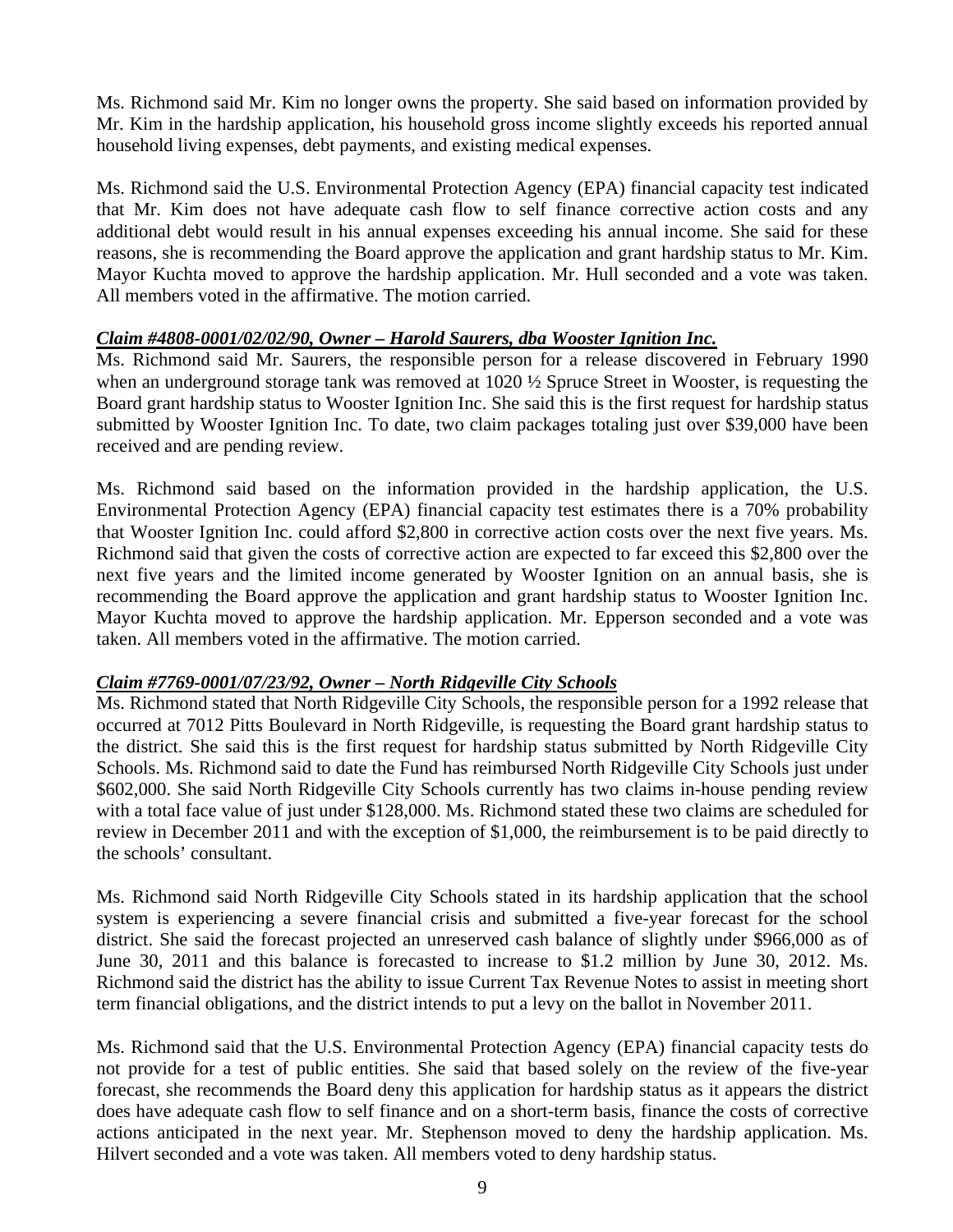## *Linked Deposit Program*

Ms. Richmond stated the Board received one renewal application for a Linked Deposit. She said the Linked Deposit Program was established to assist petroleum UST owners with financing the replacement or upgrading of their tanks and provides members of the Fund with a lower cost mechanism. She stated the program works by the Board depositing funds into the owner's financial institution for a period of two years and in exchange, the owner receives a reduced interest rate. After the lapse of the first two-year period, the owner may re-apply to continue the linked deposit for an additional two years. Ms. Richmond said the maximum period of time for any one linked deposit is four years.

#### *Owner # 21612, MIRI, Inc., dba Stake's Shortstop, Loudonville, OH*

Ms. Richmond presented the linked deposit renewal application for \$100,000 submitted by the Farmers and Savings Bank in Loudonville on behalf of MIRI, Inc. She said the first Linked Deposit was approved by the Board in June 2009 and was active until June 2011. Ms. Richmond stated the owner is in good standing with the Fund. She indicated the application shows there would be three full-time and four part-time jobs saved, and a fifth part-time job created with this investment. She recommended the Board approve the Linked Deposit Renewal Application.

Mayor Kuchta moved to approve the application; Mr. Hull seconded. A vote was taken and all were in favor. The motion carried.

## *Certificates of Coverage Ratification*

Chairman Rocco called upon Ms. Richmond to present for ratification by the Board the lists of owners who, since the last Board meeting, had either been issued or denied a Certificate of Coverage.

Ms. Richmond said that behind Tabs 9 and 10 are listings of facilities that, since the June Board meeting, were issued or denied a program year 2010 or 2011 Certificate of Coverage.

Ms. Richmond explained that the process used to review the fee applications and issue or deny a Certificate of Coverage include a review for completeness to determine full payment has been received; financial responsibility for the deductible is demonstrated; and, the owner has certified with his signature that he is in compliance with the State Fire Marshal's rules. She said if these requirements have been met and if the tanks existed in previous years, a Certificate for the subject tanks was issued to the owner in at least one of the prior two years, then a Certificate of Coverage is issued.

Ms. Richmond explained that if deficiencies or compliance issues are discovered, notice is provided to the owner in accordance with the Board's rules. The owner is provided with 30 days to respond to the notice with information to correct the deficiency or compliance issue. If correcting information is not received within this time, a determination denying the Certificate of Coverage is issued to the owner. The Board's rules and the Revised Code make provisions for an appeal of the determination. Throughout this process the Board's staff works with the owner to correct the fee statement record and/or refers the owner to BUSTR to correct the registration record.

Ms. Richmond asked the Board to ratify her actions with respect to the issuance of the 2010 Certificates of Coverage for the 158 facilities included on the first list behind Tab 9.

Mr. Hull moved to ratify the list of 2010 Certificates of Coverage that were granted. Mr. Geyer seconded. A vote was taken and all of the members were in favor. The motion passed.